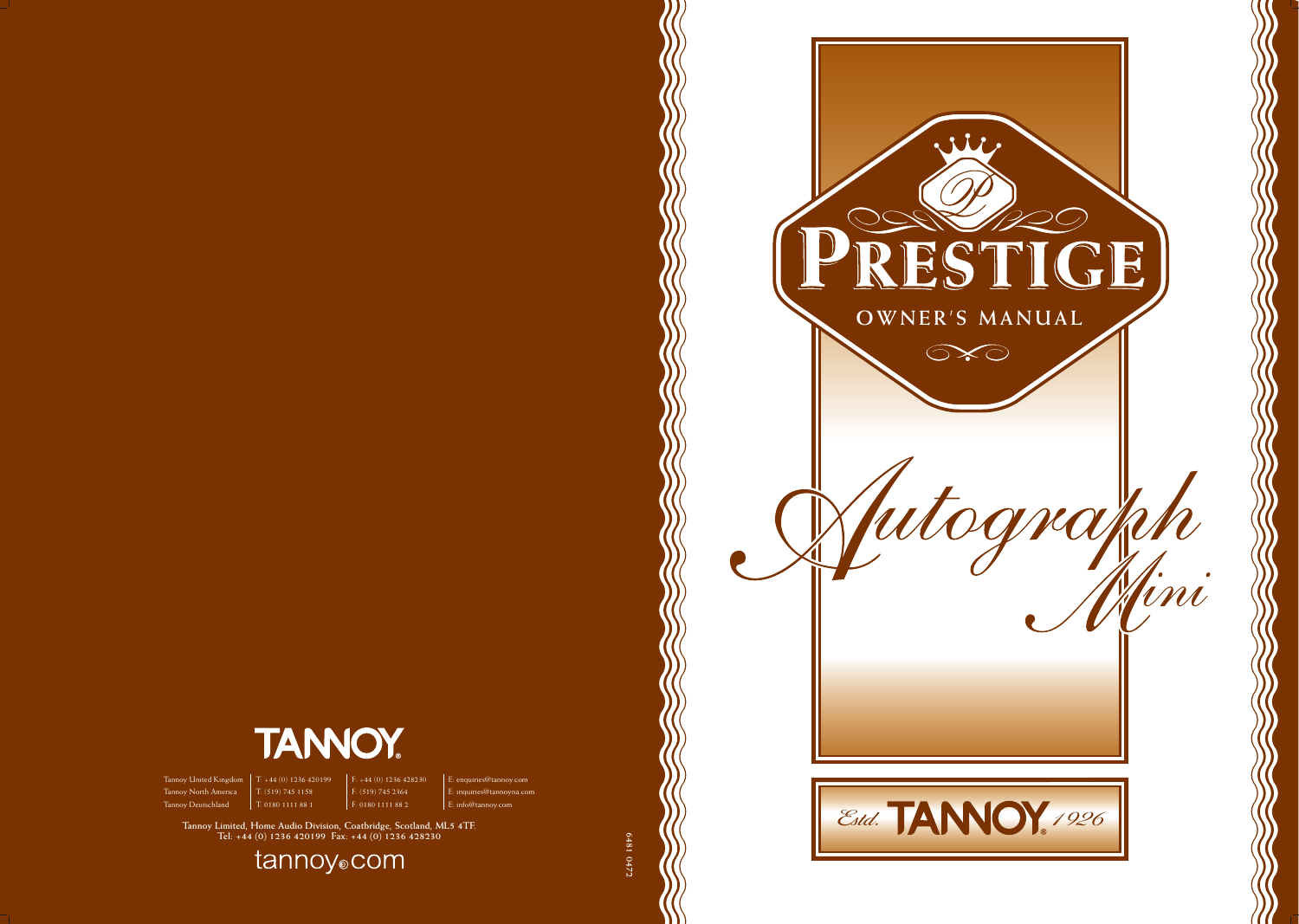

In the early days of broadcasting radio sets needed both low and high voltage DC power and this had to be supplied by batteries. The lead acid batteries commonly used in the radio equipment of the time therefore needed regular recharging.

In London, in 1926, Guy R. Fountain perfected a new type of electrical rectifier with the aim of designing a charger more suitable for use in the home. His rectifier consisted of two dissimilar metals held in a special electrolyte solution; one was Tantalum and the other an alloy of Lead. So successful was this invention that Guy Fountain founded a British company by the name of



Tannoy, a contraction of the words 'Tantalum' and 'Alloy', and this brand name soon became internationally renowned and highly regarded in all aspects of sound reproduction.

Early experiments with moving coil loudspeakers with DC energised magnets proved to be the company's first foray into the field of loudspeaker technology. A discrete two-way loudspeaker system followed in 1933 and shortly after a range of microphones and loudspeakers capable of high power handling. These developments led the company to become world famous in the field of public address and sound distribution, with countless prestigious installations completed in subsequent decades. So much so that the Oxford English Dictionary adopted the word Tannoy as the generic term for a PA system.

Tannoy has always been at the forefront of the communications revolution, developing its own equipment and production technology. The company has built up a fund of knowledge and experience, which has proved invaluable in the development of loudspeakers for an exceptionally wide range of applications. The famous Tannoy Dual Concentric™ loudspeaker driver principle was created and developed under Guy Fountain's direction in the late 1940's. It is still highly regarded by music enthusiasts, recording facilities and broadcast studios, worldwide due to its unique point source dispersion properties. Due to the complex design, where the high frequency unit is mounted behind, and concentrically with, the low frequency unit, the low and high frequencies are fully integrated at source. It is this feature that gives the Dual Concentric™ driver such unique sound reproduction qualities.

Guy Fountain retired in 1974 but the Tannoy Company maintains his philosophy and, as such, remains dedicated to the accurate and realistic reproduction of music for those enthusiasts and audio professionals around the world.

The Tannoy Research and Development team has continued to refine the innovative Dual Concentric™ principle. Using the latest design and material technologies, with sophisticated circuit techniques in crossover design; Tannoy has produced a loudspeaker system with superb reproductive capabilities and exceptionally wide dynamic range.

# The Autograph Mini

## Initial Positioning

Locate the loudspeakers so that the favourite listening position is approximately 15 degrees \_from the axes of the cabinets. The axes of both cabinets should intersect at a point slightly in front of the listening position. Remember that the proximity of the loudspeakers to walls and corners will affect the sound. Some experimentation will probably be needed to fine-tune the stereo image depth and low frequency sound quality. Close-to-wall positions - and room corners more so - have the effect of increasing very low frequency sound energy. Reflective adjacent walls may upset the stereo image by causing unwanted reflections.

The loudspeakers are designed to be used at least 1m from any sidewall or reflective surface and at least 0.5m away from a rear wall. Only in this position will their exceptional stereo image depth capabilities be realised.

Best results will be obtained by using dedicated loudspeaker stands, and you dealer will be able to advise.

Unpacking Instructions

Examine all packing material and inspect the carton for signs of external damage. If there is evidence of excessive mishandling in transit, resulting in damage to the loudspeaker, inform the carrier and supplier immediately. Always keep the packing in such circumstances for subsequent examination.

**2 3** The carefully optimized crossover includes low loss inductors and specially damped audio grade capacitors. In combining the best of traditional crafts with the latest production and design skills, Tannoy presents the Autograph Mini loudspeaker. The Autograph Mini embodies the Tannoy philosophy and is a testament to the original Guy R Fountain Autograph, launched in 1954. Cabinets incorporating selected hardwoods are hand finished and polished to a standard that is unsurpassed. The Autograph Mini is a truly special loudspeaker. The high performance driver is the smallest Tannoy Dual Concentric™ ever, and includes a multi-fibre paper pulp cone for natural midrange and well defined bass. The high frequency section incorporates Tannoy WideBand™ technology, giving a more true to life performance. The driver is installed in a damped birch-ply cabinet with hardwood veneers and solid wooden mouldings. Silver-plated van den Hul wiring is used in the low frequency section and 99.99% high purity silver for the high frequencies.

Tannoy strongly suggests that you store the complete packaging set for possible future use.

# Amplifier Matching

Consult the enclosed product specification sheet as this clearly shows the acceptable power range for amplifier matching to your speakers. The high peak power handling of Tannoy loudspeakers permits responsible use with more powerful amplifiers - please read the Warranty.

As with all loudspeaker systems, the power handling is a function of voice coil thermal capacity. Care should be taken to avoid overdriving any amplifier, as this will cause output overload resulting in 'clipping' or distortion within the output signal. This, if done for any extended period, will cause damage to the speakers.

Generally an amplifier of higher power that is running hard, but free of distortion, will do less damage to the loudspeaker than a lower power amplifier continually clipping. Remember also that a high powered amplifier running at less than 90% of output power generally sounds a great deal better than a lower powered example struggling to achieve 100%. An amplifier with insufficient drive capability will not allow the full performance of the loudspeakers to be realised.

Always use the best quality of cable available within your budget. High quality audio signals passing from the amplifier to the loudspeaker are unusual in their demands on the cable. Wide dynamic range and frequency bandwidth information has to coexist with the ability to transmit peak currents of at least 10 amps, without incurring any loss or signal impairment. This explains why the sound quality of the information reproduced by the loudspeakers is so dependant on the physical properties of the cables connecting them to the amplifier.

Technically, we recommend two-core cable with cross section area not less than 1.5 square millimeters (1.5mm2) for cable runs of up to 3 metres. For longer lengths you will require to use cable with a minimum cross sectional area of 2.5 square millimetres (2.5mm2). In addition always keep the cable runs the same length for each speaker.

Cable construction can affect the sound quality. Be prepared to experiment to find a cable that suits your ear and audio system. We do not recommend the use of braided (Litz) or coaxial cables as these have a high capacitance that may affect the stability of certain amplifiers.

NNO

## Cable Choice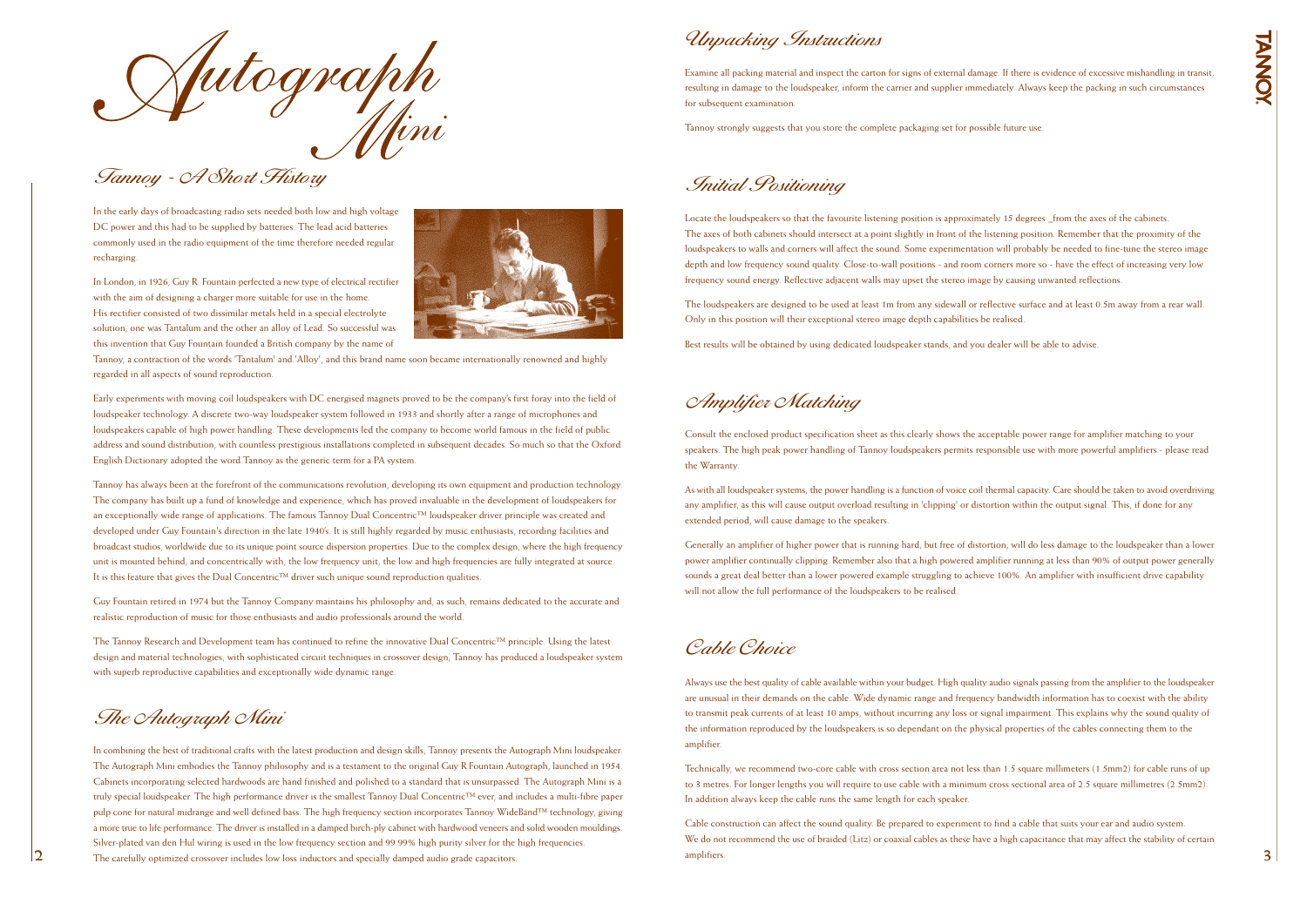**4**

- To protect your speakers and amplifier from damage it is important to ensure that the amplifier is switched OFF prior to connecting or disconnecting any cabling.
- Correct polarity of the cable connections between the amplifier and speakers is essential.
- The positive (plus) terminal on the amplifier left channel (marked + or coloured red) must be connected to the positive (red) terminal on the left speaker. The left speaker is the one on the left as you look at the stereo pair from your listening position.
- The negative (minus) terminal on the amplifier left channel (marked or coloured black) must be connected to the negative (black) terminal on the left speaker.
- Repeat this connection process for the right speaker. Remember that the positive (+ or red) on the amplifier must be connected to the positive (+ or red) on the speaker and the negative (- or black) to negative.
- Select a signal source, such as a CD player; switch on the amplifier and slowly turn up the volume control to check that both loudspeakers are operational.

Special acoustically transparent cloth is used in the grilles. However, for ultimate fidelity the enthusiast will find it is best to use these loudspeakers with their grilles removed during listening.

## Connecting your Loudspeakers



The front grille is held in place by concealed magnets, and may be removed by gently prising away from the cabinet.

## Grille Removal

Loudspeaker drive units contain large magnets. These are capable of generating a substantial magnetic field extending a considerable distance beyond the sidewalls of the speaker enclosure. This field can cause picture distortion if the speakers are placed too close to the TV. However, to avoid these colour fringing effects, the Autograph Mini is fully shielded.

# Screening

The low frequency section of the Dual Concentric<sup>™</sup> driver has exceptional power handling and dynamic range. The low frequency cone piston is produced from selected multi-fibre paper pulp. This is specially treated to absorb internal resonance modes.

Like all loudspeakers, the drive unit in your Tannoy Autograph Mini requires a while to reach optimum performance, as the stresses in the materials relax - especially in the suspension system. For this reason, it is beneficial to run the system at fairly high levels at normal room temperature, for approximately 20 hours to achieve best results.

### Running in

One of the unique advantages of the Tannoy Dual Concentric™ principle is that the low and high frequency sound radiation is generated on the same axis. The high frequency unit is mounted behind, and concentrically with, the low frequency unit. High frequency sound radiates from the centre of the low frequency unit through a carefully designed high frequency exponential horn. Low and high frequencies are therefore fully integrated at source. It is this feature that gives the Dual Concentric™ driver such unique sound reproduction qualities.

There are other significant benefits. The high frequency unit does not obstruct the low frequency unit in any way (a unique feature when compared with other so called coaxial systems). Polar dispersion of sound is symmetrical in both horizontal and vertical planes. By careful crossover network design the virtual acoustic sources of the high and low frequency units can be made to occupy the same point on the axis. Therefore the total sound appears to emanate from a single point source located slightly behind the drive unit. This means that the loudspeakers, when fed from a high quality stereo source, can recreate a full and accurate stereo image.

WideBand™ technology reduces phase error and significantly improves transient performance below 20kHz. This leads to increased tonal accuracy throughout the whole frequency range, even bass information is faster and tighter, effectively enhancing the total listening experience. Music, speech and soundtrack effects have an increased immediacy, airiness and impact, providing a performance that sounds more natural and true to life.

# Tannoy Dual Concentric ™ Drive Unit

The rubber surround is designed to correctly terminate the moving cone and provide optimum compliance and linearity at large excursions. The cone piston is driven by a high power motor system consisting of a two layer copper clad aluminium coil suspended in a precision magnetic air gap. The coil is wound with a special high temperature adhesive system and individually cured to ensure reliable operation at high peak power inputs. The shape of the low frequency cone is arranged to provide optimum dispersion of audio frequencies at both the high and low ends of the spectrum. The cone flare continues the high frequency horn profile to ensure a smooth transition at the crossover point.

## The Low Frequency Section

The high frequency driver consists of a wide dynamic range compression unit giving superb transient performance with a smooth uncoloured response. The compression unit feeds acoustic power through a phase compensating device or waveguide to the throat of the acoustic horn. This horn provides an acoustic impedance transformation to match the compression unit radiation into the listening environment.

A titanium diaphragm, formed by a specially developed process, produces a piston with a very high stiffness to mass ratio. Optimum molecular grain structure gives long-term durability. A very low mass precision two layer copper coil provides the driving force for the diaphragm, energized by a neodymium magnet system. A rear damped acoustic cavity controls the compression driver response and ensures further correct acoustic impedance matching to the horn throat.

The compression horn driver incorporates Tannoy WideBand™ technology. The undisputed benefits of extended high frequency performance have been recognised by audio enthusiasts and recording professionals worldwide. This extends the frequency response to 54kHz, delivering breath-taking dynamics, detail and sound staging.

The 19mm 25 micron titanium dome in this SuperTweeter™, a key component of the wide bandwidth system, not only allows supremely accurate fine detail resolution of high frequencies but also effectively enhances the listening experience throughout the entire frequency range.

# The WideBand ™ High Frequency Section

# The Crossover Network

During the design of the crossover network the acoustic, mechanical and electrical interactions of the high and low frequency sections have been fully analysed. The crossover is therefore an integral part of the design of the system. The crossover network provides complex equalisation in both amplitude and phase for each section and fully integrates the response at the crossover point.

All components are high precision, low-loss and thermally stable. Quality, specially vibration damped DMTtm polypropylene capacitors are used for the high frequency feed. Air-cored and large laminated iron core inductors avoid saturation effects. The components are laid out to minimise inter component coupling and are placed well away from the driver magnetic field. Top quality silver-plated van den Hul wiring is used in the low frequency section, and solid core 99.99% purity PTFE insulated silver wire for the high frequencies.

The complementary design of crossover and drive units means that the loudspeaker system as a whole behaves as a minimum phase system over the audio band and therefore the acoustic sources of the high and low frequency sections are aligned in time and space to ensure accurate reproduction of stereo images.

A Note on Auditory Perception

Our hearing mechanism locates natural sound sources with great accuracy by using the naturally occurring phase differences (or arrival times) at middle frequencies, and intensity differences at higher frequencies, between each of our ears. Naturally occurring sounds pass through the air to the ears at constant speed (345 metres/second or 1132 feet/second). All frequencies travel at the same speed and therefore a frequency independent time delay is associated with the distances involved. (The familiar time delay between a flash of lightning and the associated clap of thunder is an example). Human hearing relies on the constant nature of the time delay with the intensity to locate natural sounds accurately. A pair of Autograph Mini loudspeakers can uniquely reconstruct stereo images and provide excellent localisation of recorded sounds. The Tannoy Dual Concentric™ driver principle ensures that the source of sound at high frequencies is one the same axis as the source of sound at low frequencies.

The careful design of crossover network complements the drive unit to provide a coincident sound source at frequencies where the human ear derives phase information for localisation. The loudspeaker system exhibits a time delay response that is in essence independent of reproduced frequencies. In addition, the amplitude (or intensity) response is linear, smooth and consistent. This provides the correct intensity information to recreate the original sound stage.